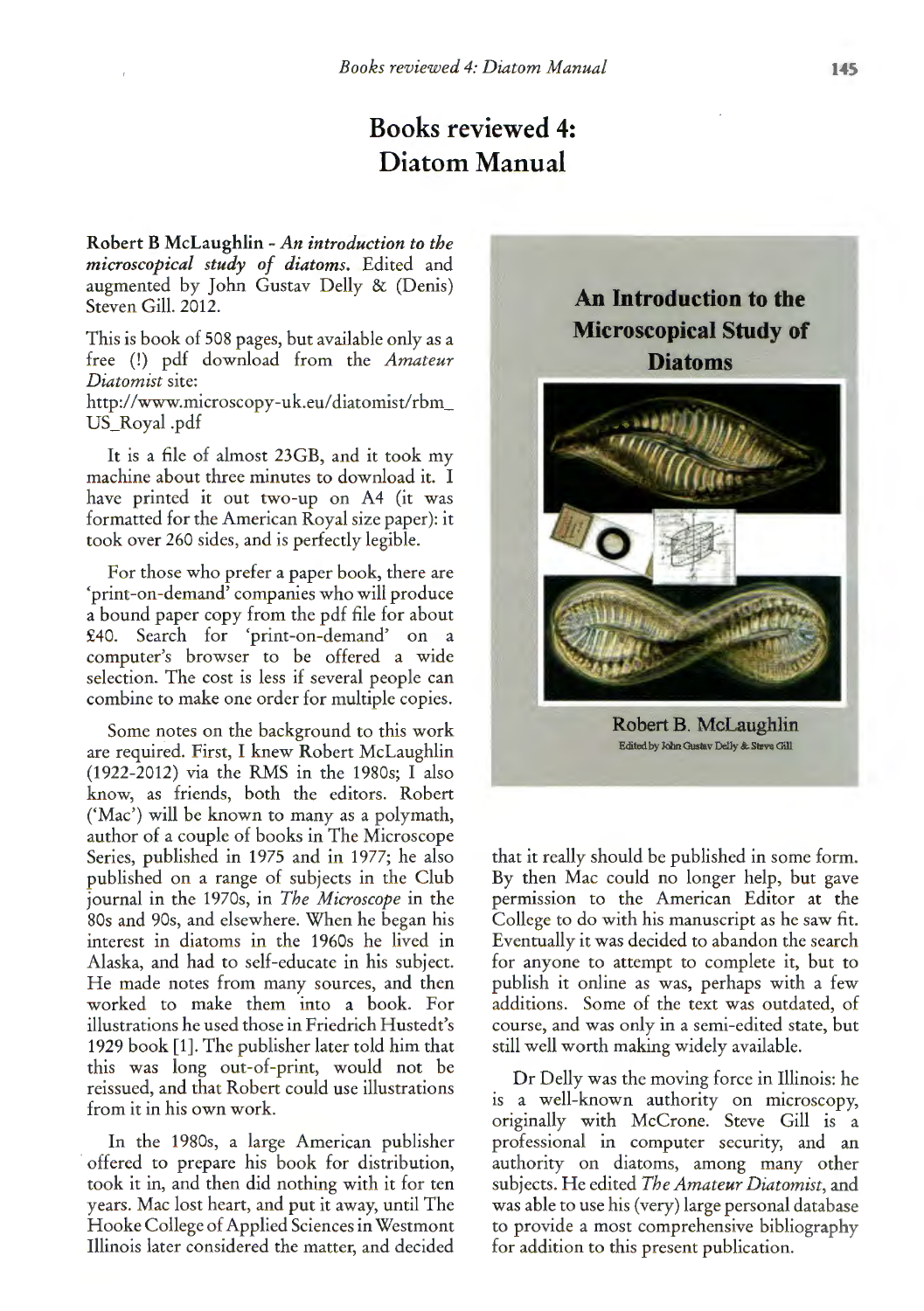The work was in plain (non-digital) typescript, which Steve scanned, and then read <sup>a</sup>nd corrected using optical character recognition: this took months and months. After correction the work was formatted and indexed. Finally, both editors re-checked the content. The present work is the outcome: a feature is the small in-text boxes clarifying terminology.

The work contains Mac's own sketches and image place-notes, and also digitised illustrations from Hustedt. Steve found only two library copies of this actually available on the net: one was in Holland, the other was in The University of Washington. The Dutch wanted a large fee to digitise their copy, but the people in Washington scanned the entire 90+ pages for pennies!

And so to the contents, which are listed over nine pages. The eight main sections in the 194 pages of Part One are: morphology; physiology; reproduction; distribution and ecology; classification; uses of diatoms; mountants; and mounting. These last sections alone are a goldmine. The notes on type-slides remain invaluable.

In Part Two (on collection and preparation methods) are five sections: an introduction; collection; examination of cell contents; cleaning the frustules; and washing, separation and storage. The advice on cleaning requires reading of an important note in the preamble on page ii (not in the body of the text), about the chemical procedures described in the book. This makes very plain that some procedures are what I would call heroic, that is dangerous, and not to be employed nowadays unless one is already an expert and working in proper surroundings. The details of collecting remain comprehensive and really helpful, with superb practical advice <sup>a</sup>nd sketches of the kit.

Part Three (study methods) includes seven sections: introduction (to the literature); microscope equipment; microscopical techniques; observation and interpretation; drawing diatoms; photomicrography of diatoms; and quantitative examination of diatoms. The notes on the use of thencontemporary microscopes and other equipment are almost a small manual in themselves; while <> ood advice on drawing is nowadays not easy to find, but this section is practical and an excellent source. The advice on setting-up for <sup>p</sup>hotomicrography remains apposite, even if digital media have been substituted for silverbased since Mac wrote. The quantitative methods also still apply - counting, length measurements, and the rest are very clearly set out.

There follow three appendices: six pages of MacLaughlin bibliography; two pages on *Gomphonema maclaughlinii* (a diatom named after Mac); and sixty-three pages of Steve's bibliography on diatoms, as noted above.

This is all a tour de force, to say the least. Every section contains a vast amount of information set out in simple language, in admirably logical manner. Some of it is dated, of course, having been written forty years ago in some cases. A lot has been learned since then, and some notes on more recent developments have been added.

I can only admire this monumental manual, which offers a superb detailed overview of working with diatoms. It is rather more than that, for much that is said in the less-specialized sections applies to all kinds of work with microscopes.

It took the original authoritative author <sup>a</sup> long time to produce this epic. It has taken Steve Gill, acting in a purely private capacity, a long time to render it into pdf files for publication on a website, to format it, and to add his unique extensive bibliography. It required the input of another highly experienced microscopist to check it all over again. It is to their credit, to say the least, that they have done all this with no thought of reward, making it all available without charge of any kind to all who want to download it.

If you have any interest at all in diatoms, yo<sup>u</sup> should definitely possess and read this work- it is rewarding, to say the very least. If you have a more general interest in microscopy, a lot of it will repay study.

At the risk of seeming to stretch credulity I go further in my praise of this work. I find a parallel in making available this vast store of knowledge for free, with the recent blossoming of free on-line courses provided by an increasing number of universities (MOOCs - Massive Open Online Courses). Doubtless these latter will have to generate some income from